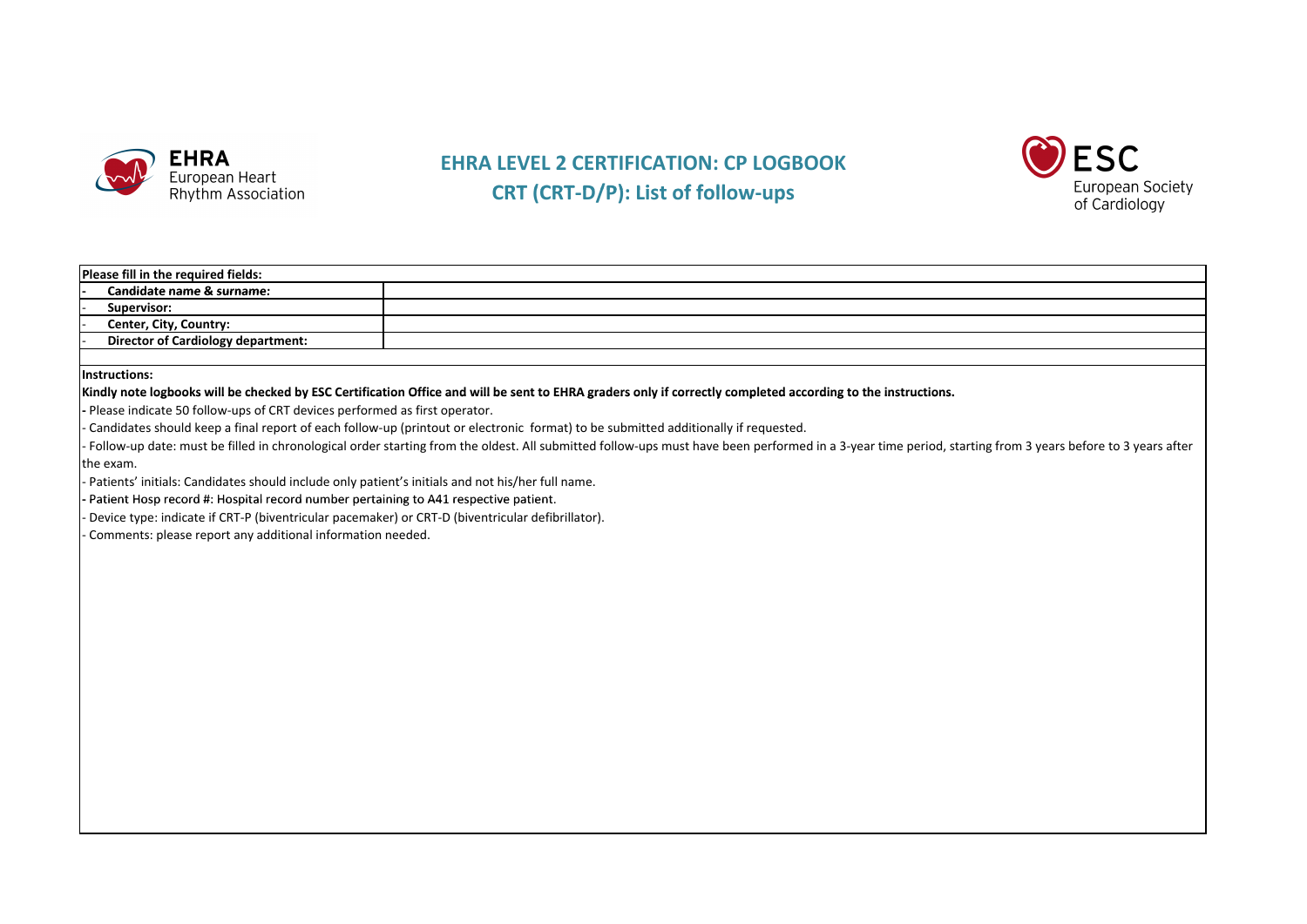| #                                                                                                                                         | Follow-up date | Patients'<br>initiais | Patient Hosp record# | Device type | Comments |
|-------------------------------------------------------------------------------------------------------------------------------------------|----------------|-----------------------|----------------------|-------------|----------|
| $\overline{1}$                                                                                                                            |                |                       |                      |             |          |
| $\overline{2}$                                                                                                                            |                |                       |                      |             |          |
| $\overline{\mathbf{3}}$                                                                                                                   |                |                       |                      |             |          |
|                                                                                                                                           |                |                       |                      |             |          |
| $\frac{4}{5}$                                                                                                                             |                |                       |                      |             |          |
| $\overline{\mathbf{6}}$                                                                                                                   |                |                       |                      |             |          |
| $\overline{7}$                                                                                                                            |                |                       |                      |             |          |
| $\overline{\mathbf{8}}$                                                                                                                   |                |                       |                      |             |          |
| $\overline{9}$                                                                                                                            |                |                       |                      |             |          |
| $\overline{10}$                                                                                                                           |                |                       |                      |             |          |
|                                                                                                                                           |                |                       |                      |             |          |
| $\frac{11}{12}$                                                                                                                           |                |                       |                      |             |          |
|                                                                                                                                           |                |                       |                      |             |          |
|                                                                                                                                           |                |                       |                      |             |          |
|                                                                                                                                           |                |                       |                      |             |          |
|                                                                                                                                           |                |                       |                      |             |          |
|                                                                                                                                           |                |                       |                      |             |          |
|                                                                                                                                           |                |                       |                      |             |          |
| $\begin{array}{r} 13 \\ \hline 14 \\ \hline 15 \\ \hline 16 \\ \hline 17 \\ \hline 18 \\ \hline 19 \\ \hline 20 \end{array}$              |                |                       |                      |             |          |
|                                                                                                                                           |                |                       |                      |             |          |
| $\begin{array}{r} 21 \\ 22 \\ 23 \end{array}$                                                                                             |                |                       |                      |             |          |
|                                                                                                                                           |                |                       |                      |             |          |
|                                                                                                                                           |                |                       |                      |             |          |
|                                                                                                                                           |                |                       |                      |             |          |
|                                                                                                                                           |                |                       |                      |             |          |
| $\begin{array}{ c c c }\n\hline\n24 & 25 \\ \hline\n26 & 27 \\ \hline\n28 & 29 \\ \hline\n30 & 31 \\ \hline\n32 & \\ \hline\n\end{array}$ |                |                       |                      |             |          |
|                                                                                                                                           |                |                       |                      |             |          |
|                                                                                                                                           |                |                       |                      |             |          |
|                                                                                                                                           |                |                       |                      |             |          |
|                                                                                                                                           |                |                       |                      |             |          |
|                                                                                                                                           |                |                       |                      |             |          |
|                                                                                                                                           |                |                       |                      |             |          |
| $\begin{array}{r} \hline 33 \\ 34 \\ \hline 35 \end{array}$                                                                               |                |                       |                      |             |          |
|                                                                                                                                           |                |                       |                      |             |          |
|                                                                                                                                           |                |                       |                      |             |          |
|                                                                                                                                           |                |                       |                      |             |          |
| $\begin{array}{r} 36 \\ 37 \\ 38 \\ \hline 39 \\ \hline 40 \\ \end{array}$                                                                |                |                       |                      |             |          |
|                                                                                                                                           |                |                       |                      |             |          |
|                                                                                                                                           |                |                       |                      |             |          |
|                                                                                                                                           |                |                       |                      |             |          |
| $\frac{41}{42}$                                                                                                                           |                |                       |                      |             |          |
|                                                                                                                                           |                |                       |                      |             |          |
|                                                                                                                                           |                |                       |                      |             |          |